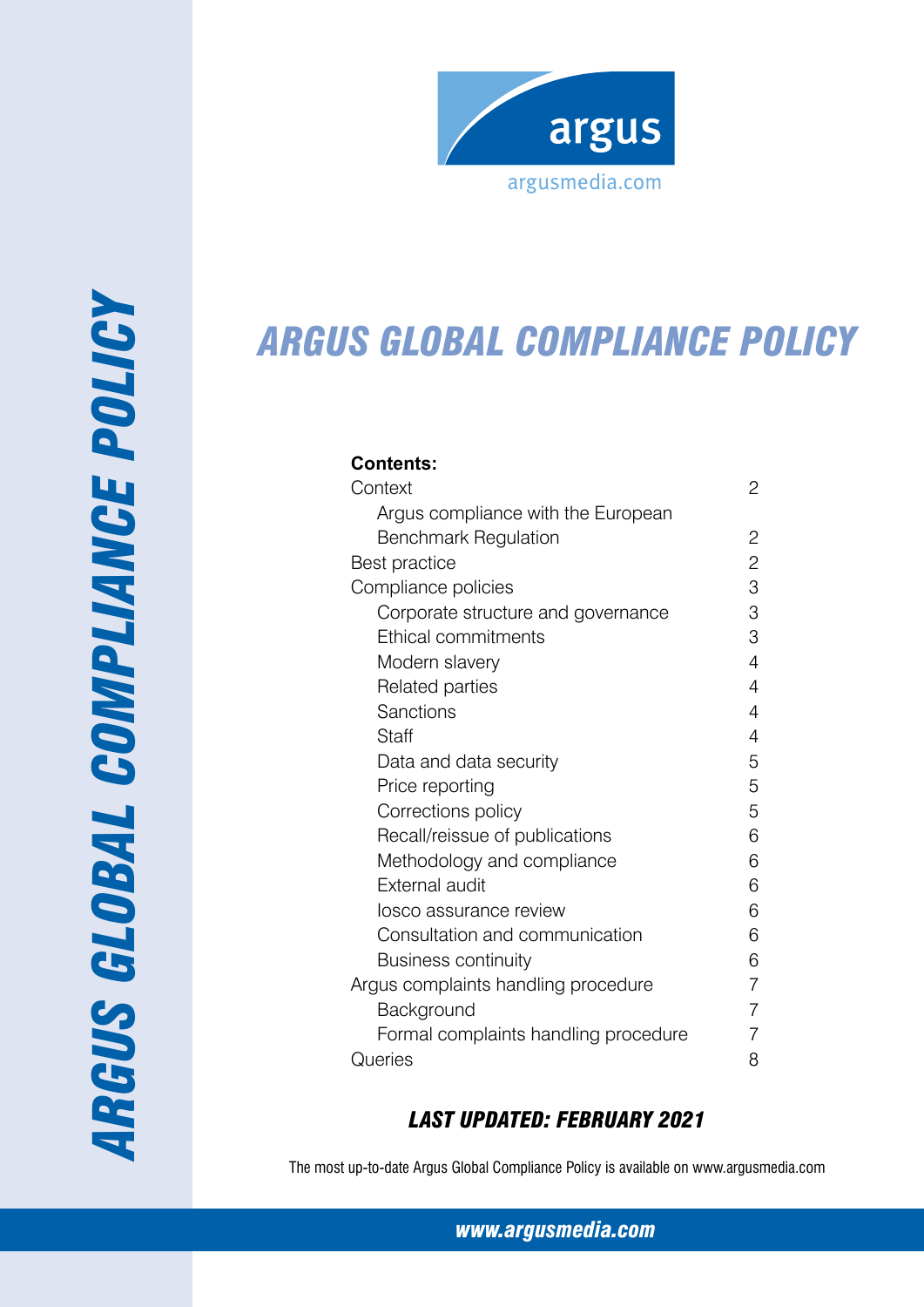# **Context**

Argus Media (Argus) is an independent UK-based media organisation with more than 1,000 staff. Argus was founded in 1970 and today has more than 100 publications. It is headquartered in London and has 25 offices in the world's principal commodity trading and production centres.

Its main activities comprise publishing market reports containing price assessments, market commentary and news, and business intelligence reports that analyse market and industry trends. Half of Argus' employees are commodity journalists who specialise in reporting news and price information relating to physical energy and related commodity markets. It is one of the fastest-growing UK private companies. Argus first received an Investors in People Award in 2000, and maintains this accreditation. Argus received the Queen's Award for Enterprise in 2002, 2009 and 2015.

Argus provides independent price assessments for commodities in a range of markets, including energy, petrochemicals, fertilizers and metals. The main published prices reflect the value in spot markets, and therefore the marginal clearing price in an open market. These prices are used by commodity market participants and related manufacturers, financial services, and governments as price references or price benchmarks. These benchmarks underpin term contracts, market analysis, internal transfer pricing, taxation, performance measures, risk management tools and capital investment decisions.

Argus strives to perform this price reporting task responsibly and diligently to allow relevant sectors to operate efficiently and effectively for consumers and producers alike. The publication of energy and other commodity sector prices provides all participants with access to market information and acts to level the playing field between them. Argus' mission is a vital one, and the company sets high standards internally for editorial compliance and business ethics.

This document sets out the global policy framework for compliance and ethical behaviour by all employees in Argus, and establishes best practices for our operations and conduct. Although the policy deals primarily with Argus' overall approach on compliance with its price reporting methodologies, the company is committed to ensuring that all of its commercial activities are strictly supervised and organised and that its staff act with integrity and in accordance with industry best practice.

A dedicated whistleblower facility — managed by a third party — exists to ensure that staff can anonymously report any perceived ethical concerns.

Argus' clients expect to be able to rely on high journalistic standards and compliance with Argus' stated methodologies. Argus has a compliance programme overseen by a

global compliance officer to support the maintenance of high standards, and to ensure adherence to the highest journalistic practices and to its stated methodologies.

This global framework is implemented locally through regional employee manuals and editorial policy handbooks that reflect local variations in business conduct and employment conditions. But they have the same objective of ensuring compliance with the stated standards of Argus.

### **Argus compliance with the European Benchmark Regulation**

The EU Benchmarks Regulation<sup>1</sup> (BMR) applies from 1 January 2018 to certain published Argus price assessments that are used as a settlement reference for a derivative contract listed on a European exchange or other trading venue. Argus Benchmark Administration BV (ABA), authorised by the Dutch Authority for the Financial Markets (AFM), will exercise the control of the assessments falling into BMR scope as regularly identified by ABA. With reference to those benchmarks, Argus Media will exercise the provision function and specifically will administer the arrangements for determining the benchmarks; will collect, analyse or process input data and determine the benchmark through the application of the respective methodology.

# **Best practice**

Argus has an important role in the proper functioning of the markets on which it reports. Confidence in prices published by Argus creates confidence in the markets themselves, which in turn encourages liquidity, effective clearing of trades, accurate price identification and overall market transparency.

Argus recognises that its clients and other industry stakeholders expect it to meet the highest standards in the field of price reporting and to value principles that support its important role. Consistent with Argus' role in bringing transparency to physical commodity markets, Argus demonstrates transparency across its own operation by publishing this and other policy documents as well as its price reporting methodologies. Argus ensures that it has the resources to achieve these values, by hiring and retaining qualified and experienced staff, and regularly training employees. This training covers anti-bribery laws and all staff are trained in the requirements of the UK Bribery Act and the US FCPA. Argus maintains its credibility and long-standing reputation as a price reporting agency by consistently applying relevant and published methodologies for price identification.

<sup>1</sup> Regulation (EU) 2016/1011 of the European Parliament and of the Council of 8 June 2016 on indices used as benchmarks in financial instruments and financial contracts or to measure the performance of investment funds and amending Directives 2008/48/EC and 2014/17/ EU and Regulation (EU) No 596/2014 (Text with EEA relevance)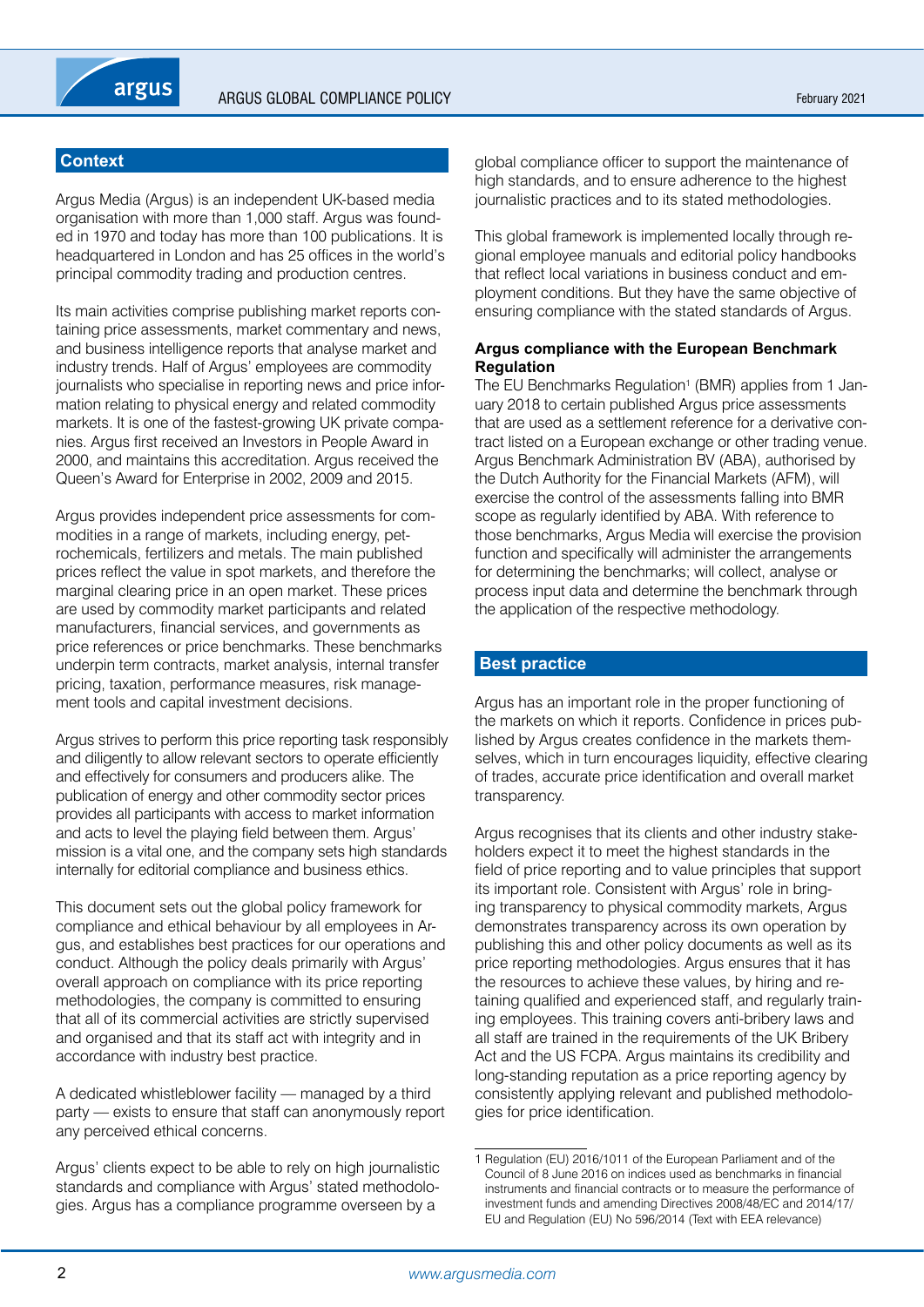

Argus expects its employees to abide by strict guidelines to maintain confidence in the company, to maintain standards of good practice and to produce price assessments that are reliable, accurate and representative. Argus holds the following as essential characteristics of the price identification process:

**Representative:** Argus price assessments are in accordance with its published methodologies.

**Accountable:** Argus ensures that its price assessments are in accordance with its published methodologies through management controls and the oversight of its global compliance officer.

**Auditable:** Data provided by market participants are traceable and verifiable throughout the price identification process. Methodological practice is also audited to ensure that it aligns with the published methodology.

**Consistent:** Timelines and processes for data submission by market participants are openly available and consistent. Methodology and price specifications are changed after Argus consults industry stakeholders and allows an opportunity to comment. Prices are published at a preannounced frequency and schedule.

**Transparent:** Methodologies are well documented, publicly available and clear.

Argus' adherence to these principles is rigorous and tested. Argus remains directly engaged around the world with industry, consumers, government regulators and legislators to maintain the highest standards.

# **Compliance policies**

#### **Corporate structure and governance**

Best practices of corporate structure and governance are at the heart of any successful enterprise. Argus aims to meet these standards with its own clear structure, segregation of key functions and a strong corporate governance model.

Argus Media Limited, a private company incorporated in England and Wales, is an indirectly held, wholly owned subsidiary of Fleet Topco Limited. Fleet Topco Limited is the ultimate parent company of the Argus Group and is held by: (i) funds controlled by General Atlantic Service Company, LLC; (ii) funds controlled by Hg Capital; (iii) Adrian Binks (the Argus chairman and chief executive); and (iv) some Argus employee and ex-employee shareholders.

All Argus Media UK related company accounts are published annually and are available online at Companies House: www.companieshouse.gov.uk.

Group management at Argus is under the supervision of the Fleet Topco Limited board of directors. The current structure and membership of the Argus Media Limited board of directors is available from the company secretary at Argus' London offices, or at Companies House in the UK: www.companieshouse.gov.uk. The articles of association of Argus Media Limited are also available from the company secretary.

For the avoidance of doubt, this policy applies to all employees of all companies controlled by Fleet Topco Limited.

Argus has a compliance officer who reviews policies and procedures, performs audits on adherence to Argus market reporting best practices, and reports findings. The compliance officer reports to the chief risk officer and refers any issues arising to the Global Compliance Committee — the body responsible for reporting compliance matters to the board

The Argus management and staff structure segregates editorial and commercial staff.

The business activities of Argus are restricted to ensure the integrity of the price reporting process. For example, other services, such as research reports, are regularly reviewed to ensure that no conflict of interest exists.

#### **Ethical commitments**

Strict ethics commitments are central to the role of Argus Media as an independent price reporting and news agency. As part of these commitments, Argus has produced a central policy designed to address conflicts of interest and related topics. The document is titled Argus Media Conflict of Interest Policy.

- All Argus Media employees are required to declare in writing when they join the company (and at least once a year after that) direct shareholdings or other ownership interests in any energy, petrochemicals, fertilizer, metals, agriculture or related transportation company, and any company primarily active in the energy, petrochemicals, fertilizer, metals, agriculture or related transportation sectors. During their employment at Argus, they are not allowed to deal in shares in these sectors nor change their holdings. This does not affect the holdings of staff in mutual or pension funds that may invest in energy, petrochemicals, fertilizer, metals, agriculture or transportation stocks.
- Individual Argus employees are not allowed to trade, or provide information to a third party for trading, in any commodity for which Argus produces price assessments, reports or other market intelligence. This applies to trading in, or providing information to a party for trading in, cash markets,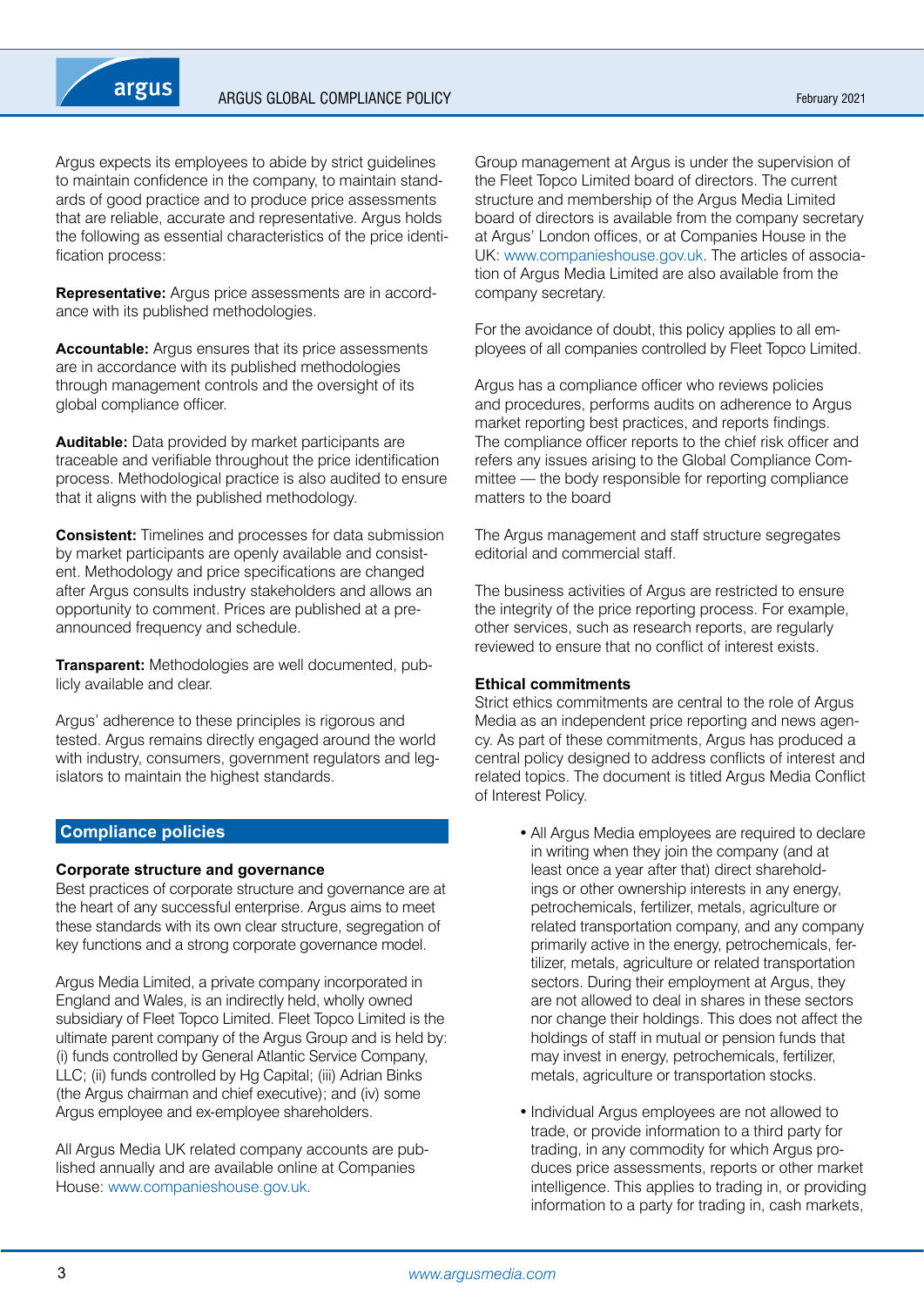

over-the-counter (OTC) markets, futures, derivatives, structured notes, exchange-traded funds (ETFs) and any related instruments or investment vehicles that are tied to any commodity which is assessed by Argus.

- Argus employees may only accept gifts of modest value. Any gift with a value greater than £10/\$15 or the local equivalent is to be documented by registering it in the gift log of the local office and then in the central gifts register maintained by the global compliance officer.
- Argus employees are not allowed to offer gifts without the express prior approval of the CEO, COO or CFO.
- Argus employees may not engage in freelance journalism for other publications, whether for pay or not, without first seeking written permission from the appropriate member of the senior management team.
- Argus employees should avoid any personal interests that might conflict with the interests of Argus. Any potential conflict of interest must be immediately disclosed to a supervisor. Failure to disclose conflicts of interest could result in termination of employment. Such conflicts include, but are not limited to:
	- 1. Advising, consulting, and coming under the employ of any publishing concern or entity otherwise active in any of the sectors covered by Argus reporting that may stand to gain from influencing information in Argus publications.
	- 2. Engaging in a personal relationship with any person who may stand to gain from influencing information in Argus publications.

#### **Related parties**

While the company encourages and welcomes referrals of potential new staff members by employees, it is important that staff are mindful that any employment or engagement opportunity for selecting new Argus staff members (including contractors) or business partners must be evaluated in a fair and transparent manner, exclusively based on the overall commercial interests of the company, irrespective of any immediate convenience that may appear to arise through abandonment of the normal process of impartial evaluation of prospective employees or business partners. In very exceptional circumstances it may be expedient to forego normal process in favour of a related party, but any such proposal must be approved in advance and in writing by the CEO, COO or CFO and will be entered in a related parties register. Except for these exceptional cases, the

company absolutely requires that no preference be given to suppliers and prospective new employees or contractors who are related parties.

#### **Modern slavery**

Modern slavery is a crime and a violation of fundamental human rights. It takes various forms, such as slavery, servitude, forced and compulsory labour and human trafficking, all of which have in common the deprivation of a person's liberty by another in order to exploit them for personal or commercial gain. Argus has a zero-tolerance approach to modern slavery and is committed to acting ethically and with integrity in all its business dealings and relationships, and to implementing effective systems to ensure modern slavery is not taking place anywhere in its business or in any of its supply chains.

#### **Sanctions**

Argus takes its responsibility to comply with sanctions, embargoes and restrictions imposed by governments very seriously. Accordingly, the company operates a policy to ensure that staff are aware of the obligation to comply with sanctions, and it has contracted with a third-party supplier who provides a facility for screening applicable transactions against international sanctions lists.

#### **Staff**

Producing professional market reports requires welltrained staff operating with clear delegations of authority, within a disciplined structure. It requires adequate market cover. Argus ensures that its employees have opportunities to increase their knowledge and experience through training. Employees are trained in general journalism skills, in the markets and market reporting, and in Argus business processes and policies. In particular, Argus aims to meet the following standards:

- Argus has the resources to ensure that staff cover is always adequate.
- All Argus reporting staff are trained on market coverage, industry structure, market evolution, industry economics and different methodological approaches, and supervised by experienced managers. Senior managers and internal compliance staff monitor training and day-to-day work.
- Every year Argus employees are formally asked in their staff review whether they think they require any specific training.
- Employees are provided with the appropriate regional employee manual on joining the company, and receive updates as it is revised. Among other things, the manual sets out standards and disciplinary procedures.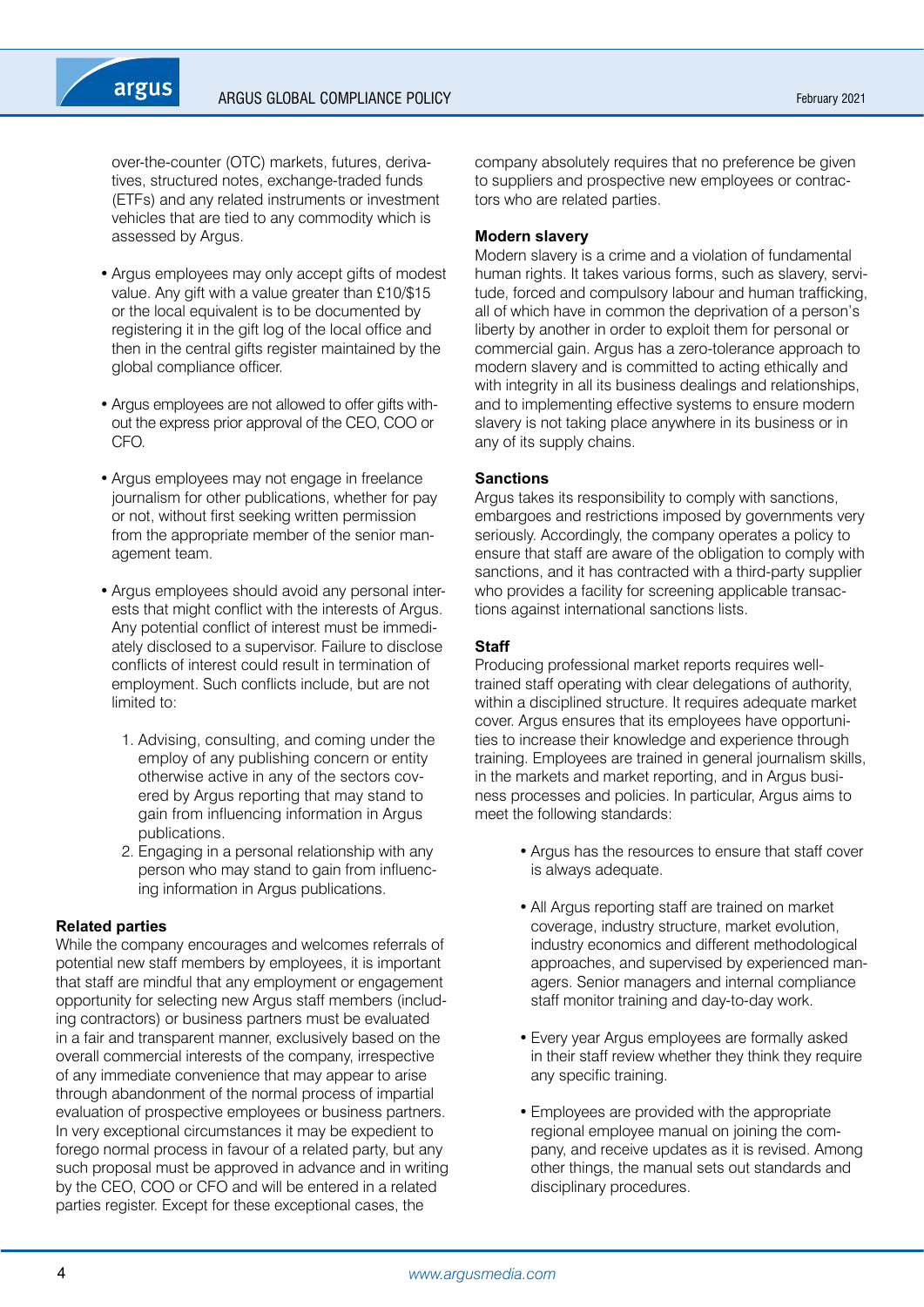• Argus is an equal opportunities employer, and does not discriminate on the grounds of race, national origin, religion, gender, disability, sexual orientation or age.

#### **Data and data security**

Data security and integrity are vital to an information service. Argus aims to achieve best practice in this area through a clear data and record-keeping policy. In particular:

- Argus maintains databases and input files for the production of its price assessments. These databases and files are archived, and are maintained by the data team. Secondary back-up of price assessment data is on secure servers. In addition, every Argus office has a business continuity plan which is reviewed, updated and tested at least once a year (see below).
- Argus employs a senior data protection officer, based in the London office. The data protection officer works with all Argus departments and regions to develop and implement a robust global data protection and privacy compliance programme.
- The data team is separate from the editorial team.
- Wherever possible, Argus archives its email communications and its Instant Messenger (IM) communications.
- Argus keeps reporters' records of all types. These records are the property of the company.
- Argus retains its data for at least seven (7) years.

#### **Price reporting**

Argus journalists investigate the markets on a regular basis to assess spot trade transacted during that day and use this information for price identification. The methodologies used for these assessments vary according to the specific characteristics of the different physical markets, but are always defined in consultation with market participants. Argus may report prices as bid and offer, low and high, mean, weighted average, or other variations depending on industry practice and the preferred route for generating market transparency.

Argus aims to ensure that the price assessments it produces and disseminates are based on an analysis of all information available that is of relevance according to its methodologies. Argus publishes prices that report and reflect prevailing levels for open-market, arms length transactions. Arms length transactions are those where:

- 1. The contract price is the sole consideration for the sale;
- 2. The terms of the sale are not affected by any commercial relationship (other than that created by the contract itself) between the seller or any person connected with the seller and the buyer or any person connected with the buyer; and
- 3. Neither the seller, nor any person connected with him or her, has, directly or indirectly, any interest in the subsequent resale or disposal of the commodity.

Argus adopts all necessary measures so that the information it uses in assessing prices is of sufficient quality and from reliable sources.

To support this, Argus publishes its methodology, it has strict internal policies governing inputs to the price assessment process, and it monitors the quality of its published price assessments through experienced editors and other senior executives. There is also a rolling compliance audit to ensure that reporters and editors adhere to published methodologies and maintain an appropriate record trail to enable the subsequent reconstruction of a price assessment.

Argus publishes its price assessments in a series of market reports. Each report is tailored for a specific physical commodity market. Samples are available online at <www.argusmedia.com>

Argus does not discriminate between clients over access to its indexes and pricing ranges. Any differences in the timing of receiving subscribed information are purely related to the client's preferred channel of data transmission (e.g. email vs database access) and not a hierarchy of access imposed by Argus.

#### **Corrections policy**

Argus has a strict corrections policy. A correction may result from the following events:

- 1. A clerical, mathematical or program error that has generated incorrect price data that have then been disseminated to subscribers.
- 2. A submission of materially incorrect transaction data from a market participant that generates incorrect price data that have then been disseminated to subscribers.

Argus encourages contributors of transactional data to establish error-correction procedures and to submit corrections to submitted data in a prompt manner. Corrected data should be sent through the same channels (i.e. phone, email or IM) as the original data.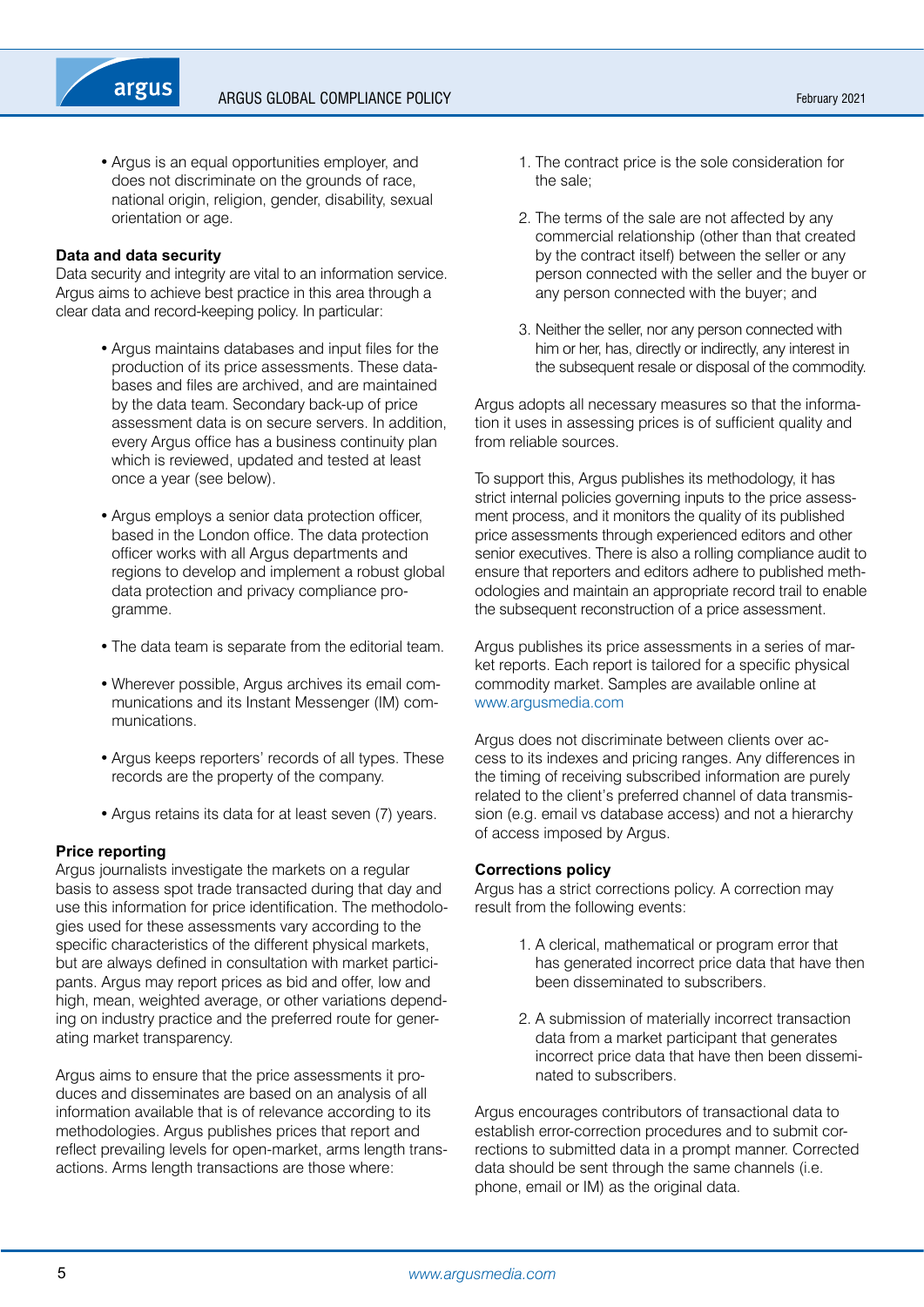

Approval from the appropriate Argus senior manager must be obtained before a correction is issued. Corrections are announced through the same communication channels as the publication of assessments. They are published in the market report, and all appropriate databases are corrected accordingly.

Detailed procedures on corrections are held internally in the regional policy manuals as well as in the appropriate methodology statements for the market reports.

#### **Recall/reissue of publications**

Argus' policy is to recall or reissue a market report only if a key price assessment or other significant data in it have been corrected, and a senior editor or regional managing editor authorises in writing the recall and reissue. Otherwise the correction will be flagged in the subsequent issue of the report. In cases where price assessments are not at issue, for example where it is necessary to correct typographical or other minor errors in text commentary, features or news, an Argus publication may be updated online without express notification to subscribers that it has been republished. But the same approval from a senior editor or regional managing editor must be obtained beforehand and recorded in writing (email).

#### **Methodology and compliance**

Rigorous, robust and reliable market reporting requires clearly defined and stated methodologies that are strictly adhered to and diligently maintained. To achieve this:

- Each report is supported by published methodology documents, which detail Argus' approach to reporting individual markets. Methodologies are available online at [www.argusmedia.com.](http://www.argusmedia.com/) Previous versions of the methodologies for each report are archived and available on request.
- Changes to the methodology or to the specification of any individual assessment are made to the appropriate methodology document as soon as the change is implemented. Argus has an internal procedure that specifies how methodology changes and new assessments are introduced to the reports. Proposed changes to the specification and/ or to the methodology of each assessment are published in the appropriate market report before being implemented. This is to notify subscribers and to allow them to comment.
- With reference to the benchmarks administered by ABA, Argus Media will provide ABA with a minimum of three working days' advance notice of any intention to begin a methodology change consultation relevant to the benchmarks.

Argus' global compliance officer ensures that there is an audit framework for the review of market price reporting and index construction processes. Internal audits of all Argus' market-reporting processes are conducted on a rolling basis by the global compliance team. In general, this audit will certify that:

- All information used to establish an assessment is properly collected and stored, and confidentiality maintained.
- The methodology is being correctly applied.
- There are processes in place to produce accurate, objective and reliable prices, and they are being followed.
- • With reference to the benchmarks administered by ABA, Argus Media will provide ABA with copies of internal audit reports/sheets within one working day of completion.

#### **External audit**

The financial statements of Argus Media and all related companies are audited annually by an independent external auditing firm. The results of the final audit are presented to the Board and to the Audit and Risk Committee in an annual report, and a published audit report is also included in the UK accounts filed with Companies House.

#### **Iosco assurance review**

An independent external auditing firm conducts an annual assurance review of Argus' benchmark market reporting processes to confirm Argus' adherence to the International Organisation of Securities Commissions' (Iosco) Principles for Price Reporting Agencies (October 2012). On completion, the review is published on Argus' website.

#### **Consultation and communication**

Argus has regular meetings with members of relevant industries, with regulators and with government bodies (such as administrative and tax departments). Argus makes itself available for feedback on the quality of its services through constant consultation in such meetings.

Argus also holds forums for public comment on issues relating to price identification. These include a regular Argus forum held during the well-established IP week in London each February, numerous local forums, web-based forums, and conferences.

Where possible, Argus provides assistance to bona-fide academic and non-commercial researchers undertaking rigorous and independent research investigations.

Typically, Argus will decline any request to appear as an expert witness in litigation.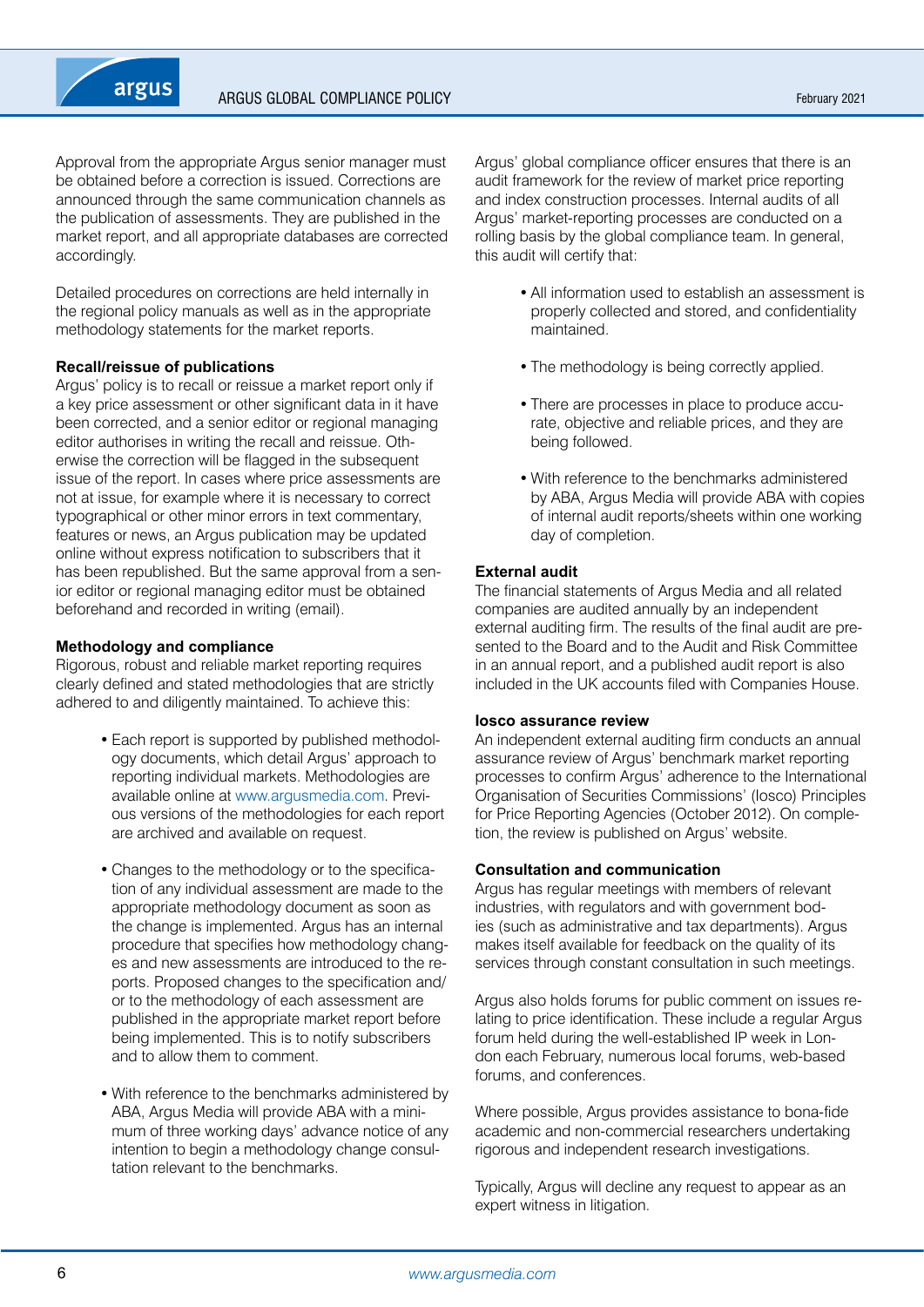# **Business continuity**

The Argus group, including ABA, has business continuity plans in the event of a serious incident that might otherwise impede the continuation of business and the delivery of pricing data to the industry. Business continuity plans are held by the various Argus offices. Critical staff are trained for emergency procedures should it be necessary to implement the business continuity plan. The business continuity plan includes documents explaining how to generate and transmit Argus price assessments from remote locations.

#### **Argus' complaints handling procedure**

#### **Background**

Subscribers may, from time to time, contact Argus market reporters or editors with the following purposes in mind:

- They are seeking clarification of a particular price or of a particular feature of Argus' approach to price identification.
- They require a deeper understanding of the methodological approach that Argus has adopted.
- They seek to dispute the published price on a particular day or over a particular period.

Argus considers this dialogue to be indispensable and part of healthy market interaction and believes that such issues are most effectively dealt with by editors, working with their colleagues as necessary.

If, in the course of this dialogue, Argus identifies an event from which a correction may result, the Argus correction policy will be applied. The correction policy includes the definition of events from which a correction may result and the procedures for correction approval and publication.

Issues that arise in the context of such a dialogue will not be classified by Argus as formal complaints.

It is recognised, however, that, from time to time, a subscriber may question whether the editor followed correct procedures or the stated methodology underpinning an assessment and will wish to escalate the matter within Argus as a "formal complaint".

#### **Formal complaints handling procedure**

For a complaint to be designated as a formal complaint and enter the proper handling process, the complainant must record it in writing, expressly stating that they wish the complaint to be handled as a formal complaint. The complainant must also explain in writing, as fully as possible, the background to the formal complaint and attach all relevant materials or evidence where appropriate, and send it to the global compliance officer at Argus Media,

Lacon House, 84 Theobald's Road, London, WC1X 8NL, UK, or by email to compliance[@argusmedia.com.](http://www.argusmedia.com/)

On receipt, the global compliance officer will:

- Acknowledge receipt of the formal complaint.
- If the complaint refers to any benchmarks administered by ABA, the global compliance officer will inform ABA of the receipt of the complaint and consult with ABA on its resolution.
- Record the formal complaint in a register subject to regular review by senior management.
- Investigate the formal complaint in a timely and fair manner (including, where appropriate, ensuring that the investigation is conducted independently of any personnel who may be involved in the matter being investigated) with the relevant editor and senior editor and assess the validity of the formal complaint within the framework of Argus' published methodologies and policies, and the need for further escalation.
- Where no escalation is deemed necessary, the global compliance officer will formally notify the complainant of the outcome of the investigation in writing.
- Where escalation is deemed necessary, the global compliance officer will refer the formal complaint to the independent, non-executive board member overseeing formal complaint resolution, advising the complainant of this further step in writing. The global compliance officer will also advise the complainant of the outcome of the board member's investigation in writing.

The outcome of the investigation will be formally entered in the register. The whole process will be conducted within a reasonable timescale and the complainant will be kept informed of the timetable.

If a complainant considers that Argus has failed to adhere to its complaints handling procedure, the complainant shall be entitled to request in writing, within six months of making the original formal complaint, that the global compliance officer review how his or her formal complaint has been handled (but not the decision). The global compliance officer shall then refer the matter to a suitably qualified third party appointed by Argus. The cost of the appeal shall be borne by Argus if the complaint is upheld and borne by the complainant if it is not upheld.

Argus may, at its discretion, choose to publish details of the original formal complaint, the identity of the complainant and the outcome of the investigation.